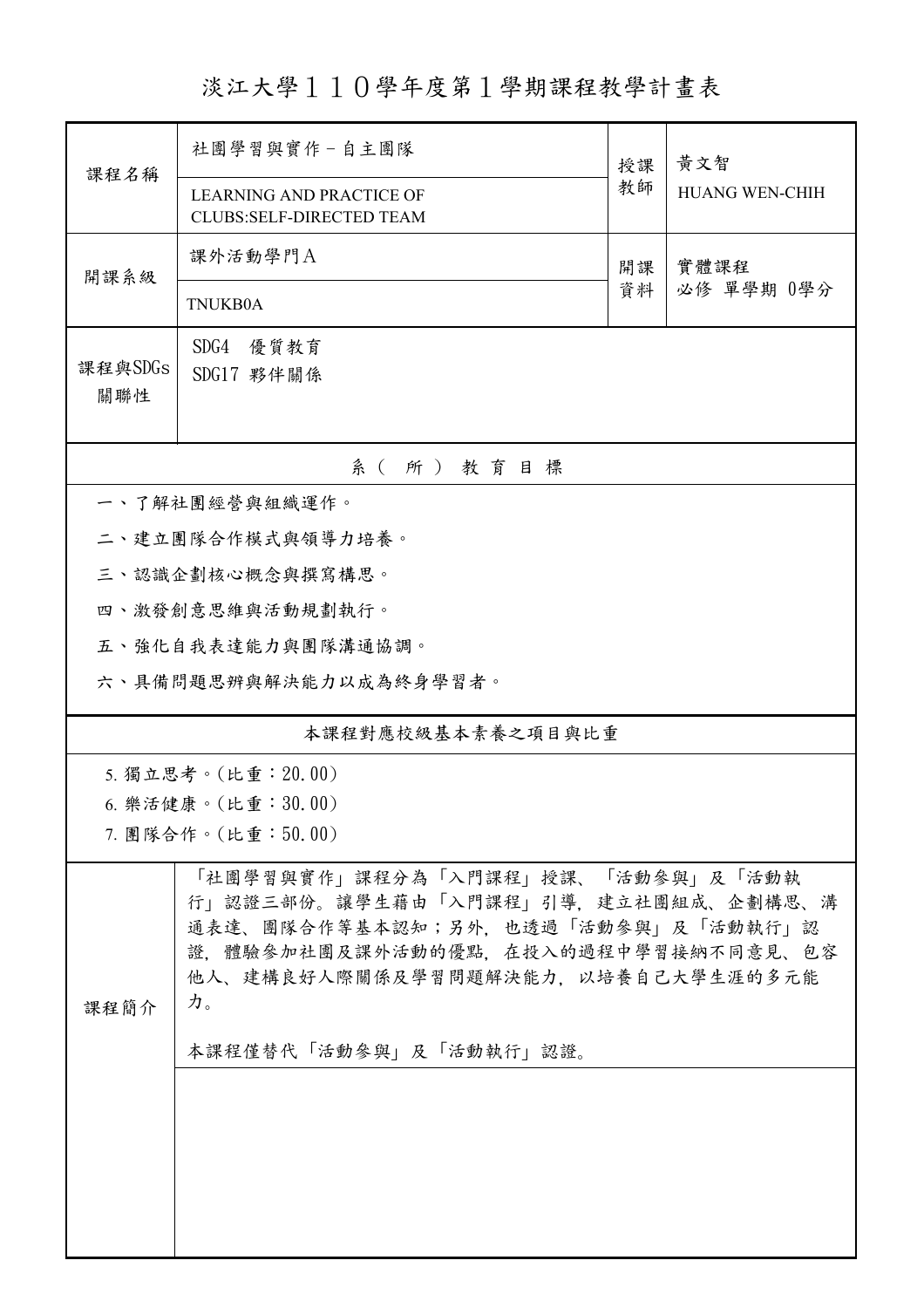"The Learning and Practice of Clubs" is composed of three parts,"An Introduction"," Participation in Activities" and "Execution of Activities".This program provides students with basic curriculum includes how to organize a society, start and execute a plan, communicate and express, and work as a team. Furthermore, this program provides students not only the valuable experiences and network from societies in campus, but also the opportunities in learning how to think in different ways.

## 本課程教學目標與認知、情意、技能目標之對應

將課程教學目標分別對應「認知(Cognitive)」、「情意(Affective)」與「技能(Psychomotor)」 的各目標類型。

一、認知(Cognitive):著重在該科目的事實、概念、程序、後設認知等各類知識之學習。

二、情意(Affective):著重在該科目的興趣、倫理、態度、信念、價值觀等之學習。

三、技能(Psychomotor):著重在該科目的肢體動作或技術操作之學習。

| 序<br>號         | 教學目標(中文)                                        |                |            | 教學目標(英文)                                                                                                                                              |                                          |
|----------------|-------------------------------------------------|----------------|------------|-------------------------------------------------------------------------------------------------------------------------------------------------------|------------------------------------------|
| $\mathbf{1}$   | 瞭解本校學生社團背景文化與團隊<br>運作模式。                        |                |            | Understand the background of students' clubs and<br>the operating way of teamwork.                                                                    |                                          |
| $\overline{2}$ | 幫助個人增進其團隊中自我角色定<br>位的認知, 善用人格特質, 培養團<br>隊合作的能力。 |                |            | Help student improve the cognition of role's position<br>in a team, make good use of his or her personality<br>and cultivate the ability of teamwork. |                                          |
| 3              | 認識企畫書的基本概念與撰寫方<br>式。                            |                |            | Realize the basic concept and writing skills of plan.                                                                                                 |                                          |
|                | 4  培養個人具備良好的表達技巧,於<br>團隊中擁有人際溝通的能力。             |                |            | Cultivate student's conversational skills to<br>communicate with others in a team.                                                                    |                                          |
| 5              | 藉由活動發想引導學生思考,具備<br>發現問題及解決問題能力。                 |                |            | Through planning an activity to guide students to<br>think, attain the ability of discovering questions and<br>solving problems.                      |                                          |
|                | 教學目標之目標類型、核心能力、基本素養教學方法與評量方式                    |                |            |                                                                                                                                                       |                                          |
| 序號             | 目標類型                                            | 院、系(所)<br>核心能力 | 校級<br>基本素養 | 教學方法                                                                                                                                                  | 評量方式                                     |
| 1              | 認知                                              |                | 567        | 講述、討論、實作、模擬                                                                                                                                           | 實作、活動參與、活動<br>日誌、結案報告                    |
| 2              | 情意                                              |                | 567        | 講述、討論、實作、模擬                                                                                                                                           | 討論(含課堂、線<br>上)、實作、活動參<br>與、活動日誌、結案報<br>告 |
| 3              | 認知                                              |                | 567        | 講述、討論、實作、模擬                                                                                                                                           | 實作、活動參與、活動<br>參與、結案報告                    |
| 4              | 情意                                              |                | 567        | 講述、討論、實作、模擬                                                                                                                                           | 實作、活動參與、活動<br>日誌、結案報告                    |
| 5              | 認知                                              |                | 567        | 講述、討論、實作、模擬                                                                                                                                           | 實作、活動參與、活動<br>參與、結案報告                    |
| 授課進度表          |                                                 |                |            |                                                                                                                                                       |                                          |
| 週次             | 日期起訖                                            |                |            | 内 容 (Subject/Topics)                                                                                                                                  | 備註                                       |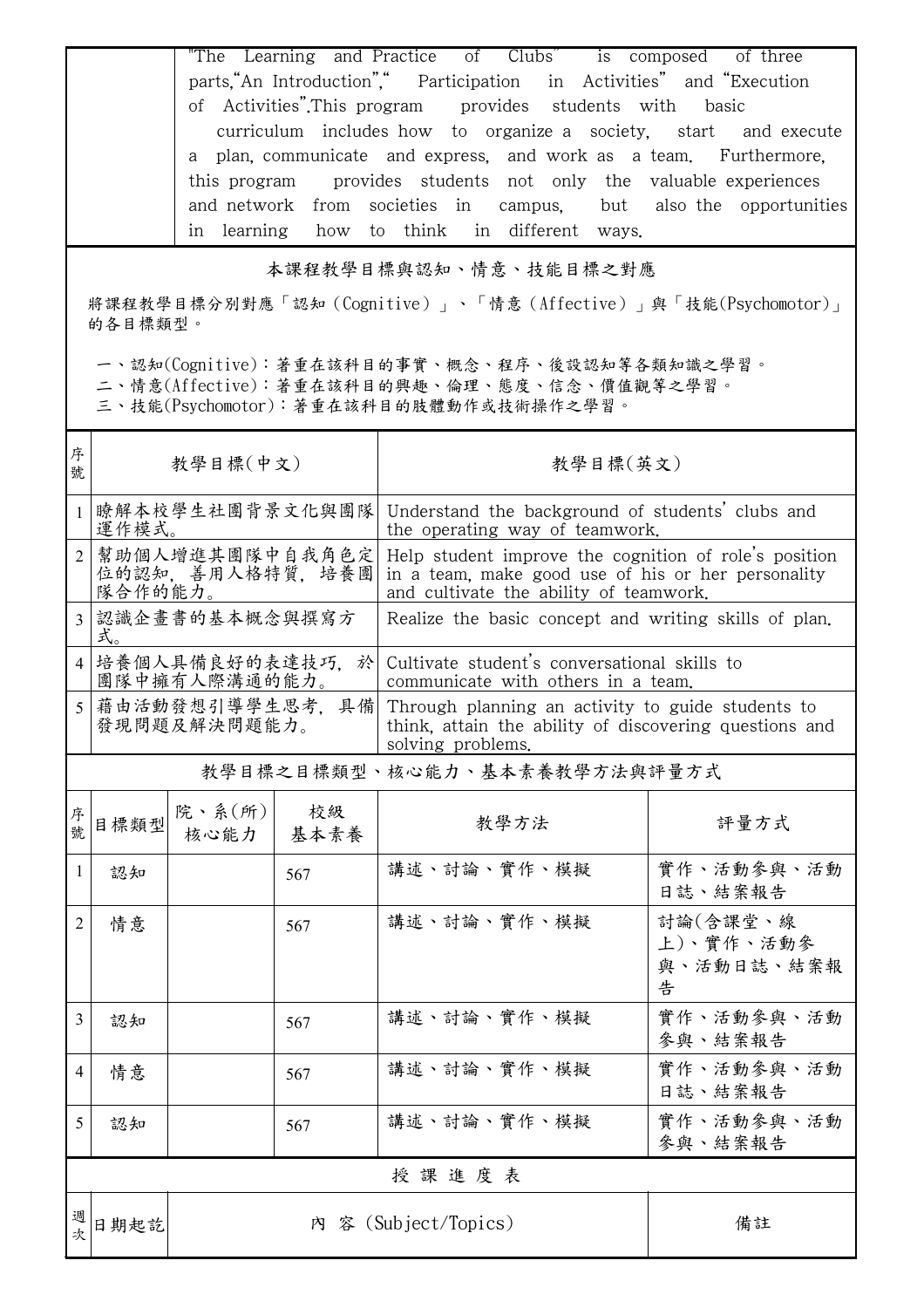|                | $110/09/22$ ~<br>110/09/28    | 不上課(本課程實際授課教師:陳致源)                                                                                                                                    |  |  |
|----------------|-------------------------------|-------------------------------------------------------------------------------------------------------------------------------------------------------|--|--|
| $\overline{2}$ | $110/09/29$ ~<br>110/10/05    | 不上課                                                                                                                                                   |  |  |
| 3              | $110/10/06 \sim$<br>110/10/12 | $(10/12)$ 破冰與團隊籌組                                                                                                                                     |  |  |
| $\overline{4}$ | $110/10/13$ ~<br>110/10/19    | (10/19)活動引導與目標設定                                                                                                                                      |  |  |
| 5              | $110/10/20$ ~<br>110/10/26    | (10/26)企畫構思                                                                                                                                           |  |  |
| 6              | $110/10/27$ ~<br>110/11/02    | (11/02)活動設定企畫比案                                                                                                                                       |  |  |
| 7              | $110/11/03$ ~<br>110/11/09    | $(11/09)$ 演練與籌備                                                                                                                                       |  |  |
| 8              | $110/11/10$ ~<br>110/11/16    | 不上課                                                                                                                                                   |  |  |
| 9              | $110/11/17$ ~<br>110/11/23    | 期中考試週                                                                                                                                                 |  |  |
| 10             | $110/11/24$ ~<br>110/11/30    | $(11/30)$ 活動執行                                                                                                                                        |  |  |
| 11             | $110/12/01$ ~<br>110/12/07    | $(12/7)$ 反思與分享                                                                                                                                        |  |  |
| 12             | $110/12/08$ ~<br>110/12/14    | 不上課                                                                                                                                                   |  |  |
| 13             | $110/12/15$ ~<br>110/12/21    | 不上課                                                                                                                                                   |  |  |
| 14             | $110/12/22$ ~<br>110/12/28    | 不上課                                                                                                                                                   |  |  |
| 15             | $110/12/29$ ~<br>111/01/04    | 不上課                                                                                                                                                   |  |  |
| 16             | $111/01/05$ ~<br>111/01/11    | 不上課                                                                                                                                                   |  |  |
| 17             | $111/01/12$ ~<br>111/01/18    | 不上課                                                                                                                                                   |  |  |
| 18             | $111/01/19$ ~<br>111/01/25    | 不上課                                                                                                                                                   |  |  |
| 修課應<br>注意事項    |                               | 100學年度起大學部日間部入學新生,須於畢業前完成「社團學習與實作」1學分,課程分為A「入門課程」、B「活動參與」、C「活動執行」三部分。<br>一、入門課程:於下學期開課,須於實體班級上課,共6次課程。<br>二、本課程僅可替代活動參與及活動執行,並且修課者須同時完成活動日誌與結<br>案報告。 |  |  |
| 教學設備           |                               | 電腦、投影機、其它(麥克風)                                                                                                                                        |  |  |
| 教科書與<br>教材     |                               | 學生社團經營與管理-理論. 實務與應用                                                                                                                                   |  |  |
|                |                               |                                                                                                                                                       |  |  |